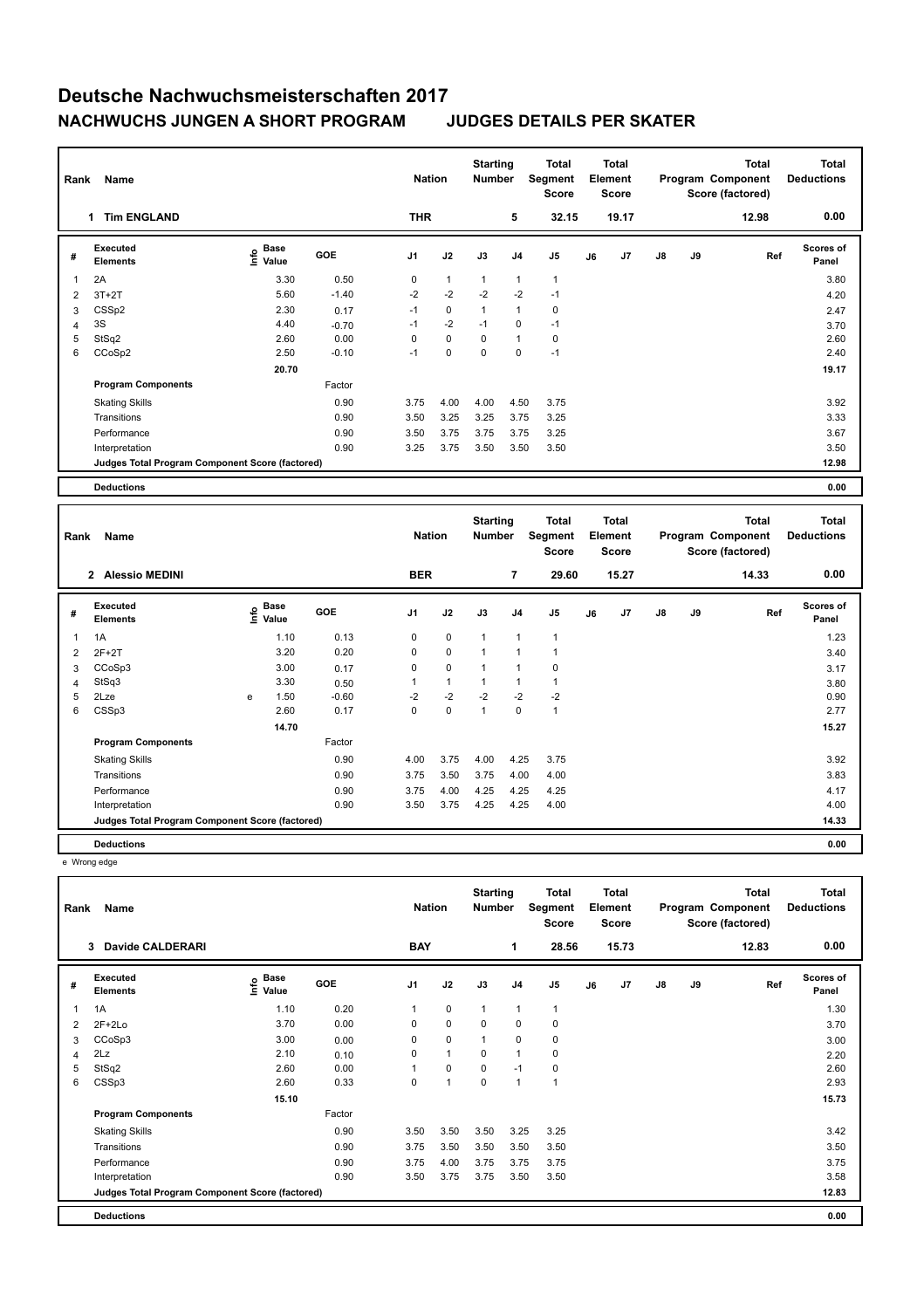| Rank | <b>Name</b>                                     |                                  |            | <b>Nation</b>  |              | <b>Starting</b><br><b>Number</b> |                | Total<br>Segment<br><b>Score</b> |    | <b>Total</b><br>Element<br><b>Score</b> |               |    | Total<br>Program Component<br>Score (factored) | <b>Total</b><br><b>Deductions</b> |
|------|-------------------------------------------------|----------------------------------|------------|----------------|--------------|----------------------------------|----------------|----------------------------------|----|-----------------------------------------|---------------|----|------------------------------------------------|-----------------------------------|
|      | 4 Robert LÖWENHERZ                              |                                  |            | <b>BER</b>     |              |                                  | 6              | 27.89                            |    | 15.14                                   |               |    | 12.75                                          | 0.00                              |
| #    | <b>Executed</b><br><b>Elements</b>              | <b>Base</b><br>e Base<br>E Value | <b>GOE</b> | J <sub>1</sub> | J2           | J3                               | J <sub>4</sub> | J <sub>5</sub>                   | J6 | J7                                      | $\mathsf{J}8$ | J9 | Ref                                            | <b>Scores of</b><br>Panel         |
| 1    | 2Lo                                             | 1.80                             | 0.00       | 0              | $\pmb{0}$    | 0                                | 1              | 0                                |    |                                         |               |    |                                                | 1.80                              |
| 2    | $2T+2T$                                         | 2.60                             | 0.00       | 0              | $\mathbf 0$  | $\mathbf 0$                      | $\mathbf 0$    | $\mathbf 0$                      |    |                                         |               |    |                                                | 2.60                              |
| 3    | CSSp3                                           | 2.60                             | 0.50       |                | $\mathbf{1}$ | $\mathbf{1}$                     | 1              | 1                                |    |                                         |               |    |                                                | 3.10                              |
| 4    | StSq3                                           | 3.30                             | 0.00       | 0              | $\mathbf 0$  | 0                                | 0              | $\mathbf 0$                      |    |                                         |               |    |                                                | 3.30                              |
| 5    | 1A                                              | 1.10                             | 0.07       | 0              | $\pmb{0}$    | 0                                | 1              | $\mathbf{1}$                     |    |                                         |               |    |                                                | 1.17                              |
| 6    | CCoSp3                                          | 3.00                             | 0.17       | 1              | $\mathbf{1}$ | 0                                | 0              | $\mathbf 0$                      |    |                                         |               |    |                                                | 3.17                              |
|      |                                                 | 14.40                            |            |                |              |                                  |                |                                  |    |                                         |               |    |                                                | 15.14                             |
|      | <b>Program Components</b>                       |                                  | Factor     |                |              |                                  |                |                                  |    |                                         |               |    |                                                |                                   |
|      | <b>Skating Skills</b>                           |                                  | 0.90       | 3.75           | 3.50         | 3.50                             | 3.50           | 3.75                             |    |                                         |               |    |                                                | 3.58                              |
|      | Transitions                                     |                                  | 0.90       | 3.50           | 3.25         | 3.25                             | 3.50           | 3.50                             |    |                                         |               |    |                                                | 3.42                              |
|      | Performance                                     |                                  | 0.90       | 3.75           | 3.50         | 3.75                             | 3.75           | 3.25                             |    |                                         |               |    |                                                | 3.67                              |
|      | Interpretation                                  |                                  | 0.90       | 3.50           | 3.25         | 3.50                             | 3.50           | 3.50                             |    |                                         |               |    |                                                | 3.50                              |
|      | Judges Total Program Component Score (factored) |                                  |            |                |              |                                  |                |                                  |    |                                         |               |    |                                                | 12.75                             |
|      | <b>Deductions</b>                               |                                  |            |                |              |                                  |                |                                  |    |                                         |               |    |                                                | 0.00                              |

| Rank           | Name                                            |                       |            | <b>Nation</b>  |              | <b>Starting</b><br><b>Number</b> |             | Total<br>Segment<br><b>Score</b> |    | Total<br>Element<br>Score |               |    | <b>Total</b><br>Program Component<br>Score (factored) | <b>Total</b><br><b>Deductions</b> |
|----------------|-------------------------------------------------|-----------------------|------------|----------------|--------------|----------------------------------|-------------|----------------------------------|----|---------------------------|---------------|----|-------------------------------------------------------|-----------------------------------|
|                | <b>Leon KRAICZYK</b><br>5                       |                       |            | <b>BAY</b>     |              |                                  | 9           | 27.64                            |    | 15.34                     |               |    | 12.30                                                 | 0.00                              |
| #              | <b>Executed</b><br><b>Elements</b>              | $E$ Base<br>$E$ Value | <b>GOE</b> | J <sub>1</sub> | J2           | J3                               | J4          | J <sub>5</sub>                   | J6 | J7                        | $\mathsf{J}8$ | J9 | Ref                                                   | <b>Scores of</b><br>Panel         |
| 1              | 2Lz+2Lo                                         | 3.90                  | $-0.30$    | $-1$           | $-1$         | $-1$                             | $-1$        | $-1$                             |    |                           |               |    |                                                       | 3.60                              |
| $\overline{2}$ | 2F                                              | 1.90                  | $-0.20$    | 0              | $-1$         | $\mathbf 0$                      | $-1$        | $-1$                             |    |                           |               |    |                                                       | 1.70                              |
| 3              | CSS <sub>p2</sub>                               | 2.30                  | 0.17       | $-1$           | $\mathbf{1}$ | $\overline{1}$                   | $\mathbf 0$ | $\pmb{0}$                        |    |                           |               |    |                                                       | 2.47                              |
| 4              | StSq3                                           | 3.30                  | 0.00       | 0              | 0            | 1                                | $-1$        | 0                                |    |                           |               |    |                                                       | 3.30                              |
| 5              | 1A                                              | 1.10                  | 0.00       | 0              | $\mathbf 0$  | 0                                | $\mathbf 0$ | 0                                |    |                           |               |    |                                                       | 1.10                              |
| 6              | FCCoSp3                                         | 3.00                  | 0.17       | $-1$           | 1            | 1                                | $\mathbf 0$ | $\pmb{0}$                        |    |                           |               |    |                                                       | 3.17                              |
|                |                                                 | 15.50                 |            |                |              |                                  |             |                                  |    |                           |               |    |                                                       | 15.34                             |
|                | <b>Program Components</b>                       |                       | Factor     |                |              |                                  |             |                                  |    |                           |               |    |                                                       |                                   |
|                | <b>Skating Skills</b>                           |                       | 0.90       | 3.75           | 3.50         | 3.25                             | 3.25        | 3.25                             |    |                           |               |    |                                                       | 3.33                              |
|                | Transitions                                     |                       | 0.90       | 3.50           | 3.25         | 3.25                             | 3.50        | 3.25                             |    |                           |               |    |                                                       | 3.33                              |
|                | Performance                                     |                       | 0.90       | 3.25           | 3.50         | 3.75                             | 3.50        | 3.50                             |    |                           |               |    |                                                       | 3.50                              |
|                | Interpretation                                  |                       | 0.90       | 3.50           | 3.75         | 3.75                             | 3.25        | 3.25                             |    |                           |               |    |                                                       | 3.50                              |
|                | Judges Total Program Component Score (factored) |                       |            |                |              |                                  |             |                                  |    |                           |               |    |                                                       | 12.30                             |
|                |                                                 |                       |            |                |              |                                  |             |                                  |    |                           |               |    |                                                       |                                   |

**Deductions 0.00**

| Rank | Name                                            |      |                      |            | <b>Nation</b>  |              | <b>Starting</b><br><b>Number</b> |                | Total<br>Segment<br><b>Score</b> |    | <b>Total</b><br>Element<br><b>Score</b> |               |    | <b>Total</b><br>Program Component<br>Score (factored) | <b>Total</b><br><b>Deductions</b> |
|------|-------------------------------------------------|------|----------------------|------------|----------------|--------------|----------------------------------|----------------|----------------------------------|----|-----------------------------------------|---------------|----|-------------------------------------------------------|-----------------------------------|
|      | 6 Arthur MAI                                    |      |                      |            | <b>BER</b>     |              |                                  | 8              | 27.48                            |    | 14.50                                   |               |    | 12.98                                                 | 0.00                              |
| #    | Executed<br><b>Elements</b>                     | lnfo | <b>Base</b><br>Value | <b>GOE</b> | J <sub>1</sub> | J2           | J3                               | J <sub>4</sub> | J <sub>5</sub>                   | J6 | J <sub>7</sub>                          | $\mathsf{J}8$ | J9 | Ref                                                   | <b>Scores of</b><br>Panel         |
| 1    | 2A<<                                            | <<   | 1.10                 | $-0.40$    | $-2$           | $-2$         | $-2$                             | $-3$           | $-2$                             |    |                                         |               |    |                                                       | 0.70                              |
| 2    | StSq2                                           |      | 2.60                 | 0.50       | 1              | $\mathbf{1}$ | $\mathbf{1}$                     | 1              | $\mathbf{1}$                     |    |                                         |               |    |                                                       | 3.10                              |
| 3    | $2Lz+2T$                                        |      | 3.40                 | 0.00       | 0              | $\mathbf 0$  | $\mathbf 0$                      | $\mathbf 0$    | $\mathbf 0$                      |    |                                         |               |    |                                                       | 3.40                              |
| 4    | CCoSp3                                          |      | 3.00                 | $-0.10$    | 0              | $-1$         | $-1$                             | 0              | 0                                |    |                                         |               |    |                                                       | 2.90                              |
| 5    | 2F                                              |      | 1.90                 | 0.20       |                | $\mathbf 0$  | 0                                | 1              | 1                                |    |                                         |               |    |                                                       | 2.10                              |
| 6    | CSS <sub>p2</sub>                               |      | 2.30                 | 0.00       | 0              | $\mathbf 0$  | $\mathbf 0$                      | 0              | $\overline{1}$                   |    |                                         |               |    |                                                       | 2.30                              |
|      |                                                 |      | 14.30                |            |                |              |                                  |                |                                  |    |                                         |               |    |                                                       | 14.50                             |
|      | <b>Program Components</b>                       |      |                      | Factor     |                |              |                                  |                |                                  |    |                                         |               |    |                                                       |                                   |
|      | <b>Skating Skills</b>                           |      |                      | 0.90       | 3.75           | 3.50         | 3.50                             | 3.25           | 3.50                             |    |                                         |               |    |                                                       | 3.50                              |
|      | Transitions                                     |      |                      | 0.90       | 4.00           | 3.50         | 3.25                             | 3.50           | 3.50                             |    |                                         |               |    |                                                       | 3.50                              |
|      | Performance                                     |      |                      | 0.90       | 4.00           | 3.75         | 3.75                             | 3.50           | 3.75                             |    |                                         |               |    |                                                       | 3.75                              |
|      | Interpretation                                  |      |                      | 0.90       | 3.75           | 3.50         | 4.00                             | 3.75           | 3.50                             |    |                                         |               |    |                                                       | 3.67                              |
|      | Judges Total Program Component Score (factored) |      |                      |            |                |              |                                  |                |                                  |    |                                         |               |    |                                                       | 12.98                             |
|      | <b>Deductions</b>                               |      |                      |            |                |              |                                  |                |                                  |    |                                         |               |    |                                                       | 0.00                              |

<< Downgraded jump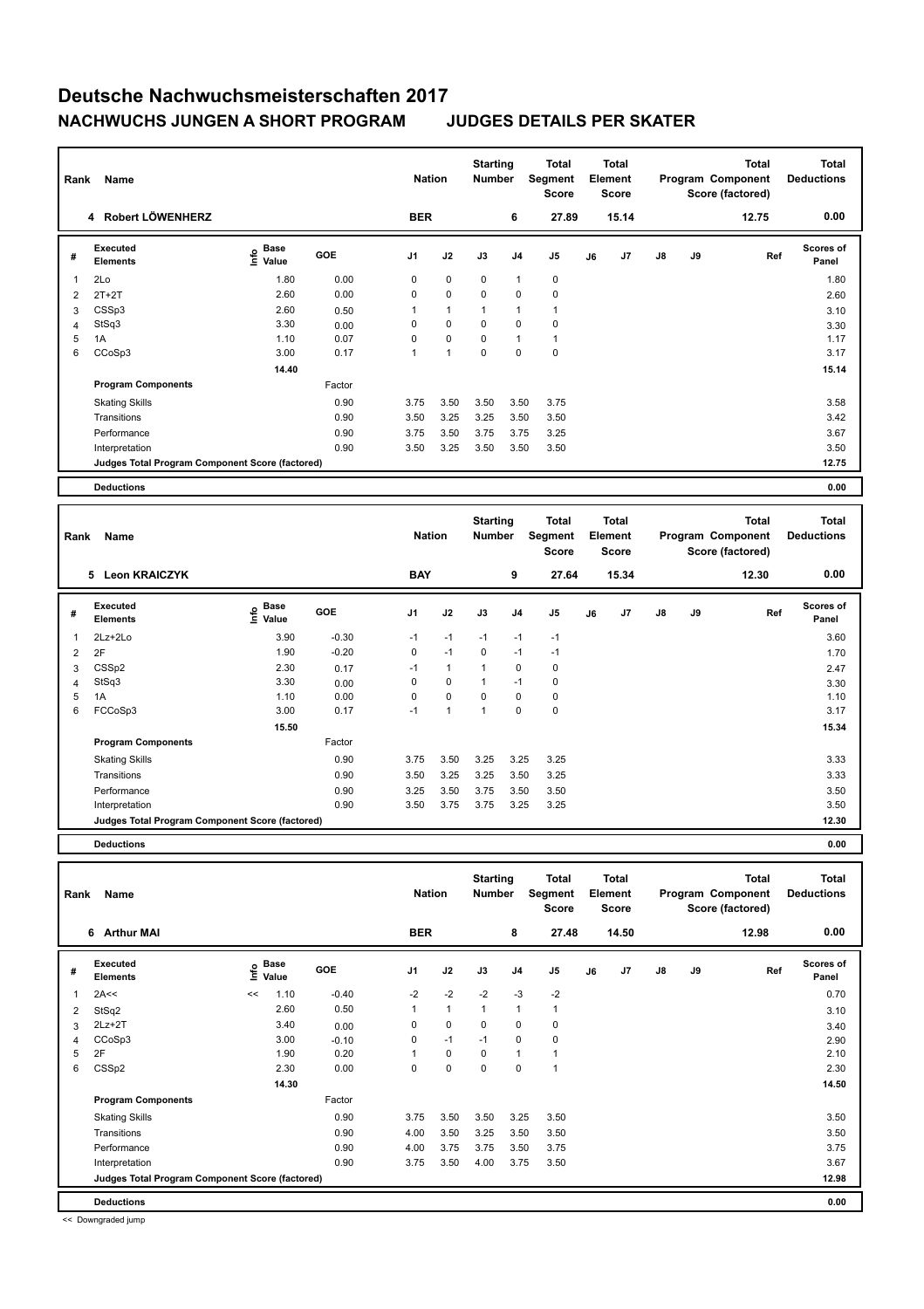| Rank | Name                                            |                                    |         | <b>Nation</b>  |              | <b>Starting</b><br>Number |                | Total<br>Segment<br><b>Score</b> |    | <b>Total</b><br>Element<br><b>Score</b> |    |    | <b>Total</b><br>Program Component<br>Score (factored) | <b>Total</b><br><b>Deductions</b> |
|------|-------------------------------------------------|------------------------------------|---------|----------------|--------------|---------------------------|----------------|----------------------------------|----|-----------------------------------------|----|----|-------------------------------------------------------|-----------------------------------|
|      | 7<br><b>Laurenz DAUENHAUER</b>                  |                                    |         | <b>BAY</b>     |              |                           | 4              | 26.78                            |    | 14.40                                   |    |    | 12.38                                                 | 0.00                              |
| #    | Executed<br><b>Elements</b>                     | <b>Base</b><br>$\frac{6}{5}$ Value | GOE     | J <sub>1</sub> | J2           | J3                        | J <sub>4</sub> | J <sub>5</sub>                   | J6 | J <sub>7</sub>                          | J8 | J9 | Ref                                                   | <b>Scores of</b><br>Panel         |
| 1    | 1A                                              | 1.10                               | 0.20    | 1              | $\mathbf{1}$ | $\mathbf{1}$              | 2              | $\mathbf{1}$                     |    |                                         |    |    |                                                       | 1.30                              |
| 2    | $2Lz+2T$                                        | 3.40                               | 0.00    | 0              | $\mathbf 0$  | 0                         | 1              | 0                                |    |                                         |    |    |                                                       | 3.40                              |
| 3    | CSSp3                                           | 2.60                               | $-0.20$ | $-1$           | $\mathbf 0$  | 0                         | $-1$           | $-1$                             |    |                                         |    |    |                                                       | 2.40                              |
| 4    | StSq2                                           | 2.60                               | 0.00    | $\Omega$       | $\mathbf 0$  | $\mathbf 0$               | $\mathbf 0$    | $\mathbf 0$                      |    |                                         |    |    |                                                       | 2.60                              |
| 5    | 2F                                              | 1.90                               | 0.00    | 0              | $\pmb{0}$    | $\mathbf{1}$              | 0              | 0                                |    |                                         |    |    |                                                       | 1.90                              |
| 6    | FCCoSp3                                         | 3.00                               | $-0.20$ | 0              | $\pmb{0}$    | $-1$                      | $-1$           | $-1$                             |    |                                         |    |    |                                                       | 2.80                              |
|      |                                                 | 14.60                              |         |                |              |                           |                |                                  |    |                                         |    |    |                                                       | 14.40                             |
|      | <b>Program Components</b>                       |                                    | Factor  |                |              |                           |                |                                  |    |                                         |    |    |                                                       |                                   |
|      | <b>Skating Skills</b>                           |                                    | 0.90    | 3.50           | 3.50         | 3.25                      | 4.00           | 3.75                             |    |                                         |    |    |                                                       | 3.58                              |
|      | Transitions                                     |                                    | 0.90    | 3.50           | 3.25         | 3.00                      | 3.50           | 3.50                             |    |                                         |    |    |                                                       | 3.42                              |
|      | Performance                                     |                                    | 0.90    | 3.25           | 3.50         | 3.25                      | 3.50           | 3.50                             |    |                                         |    |    |                                                       | 3.42                              |
|      | Interpretation                                  |                                    | 0.90    | 3.25           | 3.50         | 3.50                      | 3.25           | 3.25                             |    |                                         |    |    |                                                       | 3.33                              |
|      | Judges Total Program Component Score (factored) |                                    |         |                |              |                           |                |                                  |    |                                         |    |    |                                                       | 12.38                             |
|      | <b>Deductions</b>                               |                                    |         |                |              |                           |                |                                  |    |                                         |    |    |                                                       | 0.00                              |

| Rank           | Name                                            |                           |            | <b>Nation</b>  |              | <b>Starting</b><br><b>Number</b> |                | Total<br>Segment<br><b>Score</b> |    | <b>Total</b><br>Element<br><b>Score</b> |               |    | <b>Total</b><br>Program Component<br>Score (factored) | <b>Total</b><br><b>Deductions</b> |
|----------------|-------------------------------------------------|---------------------------|------------|----------------|--------------|----------------------------------|----------------|----------------------------------|----|-----------------------------------------|---------------|----|-------------------------------------------------------|-----------------------------------|
|                | <b>Michael TSCHMELAK</b><br>8                   |                           |            | B-W            |              |                                  | $\mathbf{2}$   | 25.92                            |    | 13.40                                   |               |    | 12.52                                                 | 0.00                              |
| #              | <b>Executed</b><br><b>Elements</b>              | Base<br>e Base<br>E Value | <b>GOE</b> | J <sub>1</sub> | J2           | J3                               | J <sub>4</sub> | J <sub>5</sub>                   | J6 | J7                                      | $\mathsf{J}8$ | J9 | Ref                                                   | Scores of<br>Panel                |
| $\mathbf{1}$   | 1A                                              | 1.10                      | 0.20       | 0              | $\mathbf{1}$ | $\mathbf{1}$                     | $\mathbf{1}$   | $\overline{1}$                   |    |                                         |               |    |                                                       | 1.30                              |
| $\overline{2}$ | $2Lz + 2T$                                      | 3.40                      | $-0.30$    | $-1$           | $-1$         | 0                                | $-1$           | $-1$                             |    |                                         |               |    |                                                       | 3.10                              |
| 3              | CCoSp2                                          | 2.50                      | 0.00       | 0              | $\mathbf 0$  | 1                                | $\mathbf 0$    | 0                                |    |                                         |               |    |                                                       | 2.50                              |
| 4              | 2F                                              | 1.90                      | $-0.30$    | $-1$           | $-2$         | $-1$                             | $-1$           | $-1$                             |    |                                         |               |    |                                                       | 1.60                              |
| 5              | StSq2                                           | 2.60                      | 0.00       | 0              | $\mathbf 0$  | 0                                | $\mathbf 0$    | 0                                |    |                                         |               |    |                                                       | 2.60                              |
| 6              | CSS <sub>p2</sub>                               | 2.30                      | 0.00       | 0              | $-1$         | 0                                | $\Omega$       | $\mathbf 0$                      |    |                                         |               |    |                                                       | 2.30                              |
|                |                                                 | 13.80                     |            |                |              |                                  |                |                                  |    |                                         |               |    |                                                       | 13.40                             |
|                | <b>Program Components</b>                       |                           | Factor     |                |              |                                  |                |                                  |    |                                         |               |    |                                                       |                                   |
|                | <b>Skating Skills</b>                           |                           | 0.90       | 3.00           | 3.50         | 3.50                             | 3.75           | 3.75                             |    |                                         |               |    |                                                       | 3.58                              |
|                | Transitions                                     |                           | 0.90       | 3.25           | 3.25         | 3.25                             | 3.50           | 3.75                             |    |                                         |               |    |                                                       | 3.33                              |
|                | Performance                                     |                           | 0.90       | 3.25           | 3.50         | 3.50                             | 3.25           | 4.00                             |    |                                         |               |    |                                                       | 3.42                              |
|                | Interpretation                                  |                           | 0.90       | 3.25           | 3.50         | 3.75                             | 3.50           | 3.75                             |    |                                         |               |    |                                                       | 3.58                              |
|                | Judges Total Program Component Score (factored) |                           |            |                |              |                                  |                |                                  |    |                                         |               |    |                                                       | 12.52                             |
|                | <b>Deductions</b>                               |                           |            |                |              |                                  |                |                                  |    |                                         |               |    |                                                       | 0.00                              |

! Not clear edge

| Rank         | Name                                            |                              |            | <b>Nation</b> |              | <b>Starting</b><br><b>Number</b> |                | <b>Total</b><br>Segment<br><b>Score</b> |    | <b>Total</b><br>Element<br><b>Score</b> |               |    | <b>Total</b><br>Program Component<br>Score (factored) | <b>Total</b><br><b>Deductions</b> |
|--------------|-------------------------------------------------|------------------------------|------------|---------------|--------------|----------------------------------|----------------|-----------------------------------------|----|-----------------------------------------|---------------|----|-------------------------------------------------------|-----------------------------------|
|              | <b>Roman GRIGORIEV</b><br>9                     |                              |            | <b>HES</b>    |              |                                  | 10             | 25.86                                   |    | 14.07                                   |               |    | 11.79                                                 | 0.00                              |
| #            | Executed<br><b>Elements</b>                     | <b>Base</b><br>lnfo<br>Value | <b>GOE</b> | J1            | J2           | J3                               | J <sub>4</sub> | J <sub>5</sub>                          | J6 | J7                                      | $\mathsf{J}8$ | J9 | Ref                                                   | <b>Scores of</b><br>Panel         |
| $\mathbf{1}$ | 1A                                              | 1.10                         | 0.00       | 0             | $\mathbf 0$  | $\Omega$                         | $\overline{1}$ | $\mathbf 0$                             |    |                                         |               |    |                                                       | 1.10                              |
| 2            | 2Lo+2Lo                                         | 3.60                         | $-0.60$    | $-1$          | $-2$         | $-2$                             | $-2$           | $-2$                                    |    |                                         |               |    |                                                       | 3.00                              |
| 3            | CCoSp2V                                         | 2.00                         | 0.17       | $-1$          | $\mathbf 0$  | $\mathbf{1}$                     | 0              | $\mathbf{1}$                            |    |                                         |               |    |                                                       | 2.17                              |
| 4            | StSq2                                           | 2.60                         | 0.00       | 0             | $-1$         | 0                                | 0              | 1                                       |    |                                         |               |    |                                                       | 2.60                              |
| 5            | 2F                                              | 1.90                         | 0.20       | 0             | $\mathbf 0$  | $\mathbf{1}$                     | $\overline{1}$ | $\mathbf{1}$                            |    |                                         |               |    |                                                       | 2.10                              |
| 6            | CSSp3                                           | 2.60                         | 0.50       | 0             | $\mathbf{1}$ | $\mathbf{1}$                     | 1              | 1                                       |    |                                         |               |    |                                                       | 3.10                              |
|              |                                                 | 13.80                        |            |               |              |                                  |                |                                         |    |                                         |               |    |                                                       | 14.07                             |
|              | <b>Program Components</b>                       |                              | Factor     |               |              |                                  |                |                                         |    |                                         |               |    |                                                       |                                   |
|              | <b>Skating Skills</b>                           |                              | 0.90       | 3.25          | 3.25         | 3.25                             | 3.50           | 3.50                                    |    |                                         |               |    |                                                       | 3.33                              |
|              | Transitions                                     |                              | 0.90       | 3.25          | 3.00         | 3.25                             | 3.50           | 3.25                                    |    |                                         |               |    |                                                       | 3.25                              |
|              | Performance                                     |                              | 0.90       | 3.00          | 3.25         | 3.50                             | 3.50           | 3.00                                    |    |                                         |               |    |                                                       | 3.25                              |
|              | Interpretation                                  |                              | 0.90       | 3.25          | 3.25         | 3.50                             | 3.25           | 3.00                                    |    |                                         |               |    |                                                       | 3.25                              |
|              | Judges Total Program Component Score (factored) |                              |            |               |              |                                  |                |                                         |    |                                         |               |    |                                                       | 11.79                             |
|              | <b>Deductions</b>                               |                              |            |               |              |                                  |                |                                         |    |                                         |               |    |                                                       | 0.00                              |